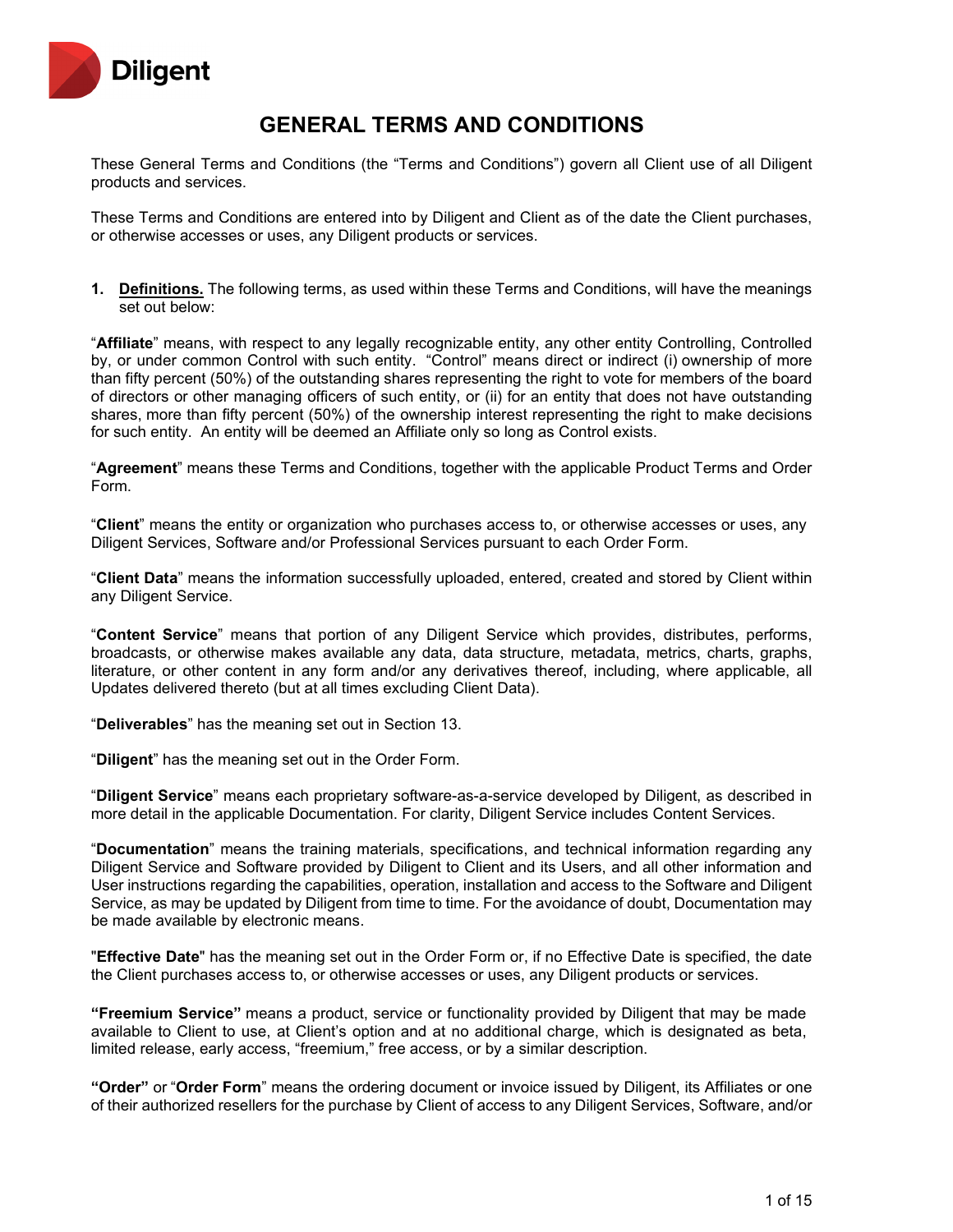

Professional Services, which identifies the applicability of these Terms and Conditions to such access. "Order" or "Order Form" includes any Statement of Work agreed by both Parties. An Order Form may for the avoidance of doubt be issued electronically.

**"Party"** and/or **"Parties"** means Diligent and Client (as defined herein).

"**Product Terms**" means any specific terms and conditions applicable to specific Diligent Service(s), Software, and/or Professional Services ordered by the Client.

"**Professional Services**" means those specific consulting services (if any) agreed to in an Order Form to be delivered by Diligent in connection with a Diligent Service (including any services identified as professional services, consulting services, managed services, or implementation services in an Order Form), but excluding support services.

"**Professional Services Term**" means the term during which Professional Services shall be performed, being either (a) as specifically identified in the applicable Order Form where Professional Services are ordered; or (b) if no term is identified within such Order Form, then from the Effective Date of such Order Form until completion of the Professional Services identified therein.

"**Software**" means any proprietary downloadable software applications and products developed by Diligent and provided to Client (and its Users) for installation and use by Client (and its Users) on a personal computer, tablet or other device, including any Updates thereto provided by Diligent during the Term.

**"Statement of Work" or "SOW"** means an Order Form solely for Professional Services to be provided in connection with a Diligent Service or Software (such Diligent Service purchased under a separate Order Form).

"**Subscription Fees**" means the fees for the right to access and use a Diligent Service, Software or, where applicable, Professional Services as set out in the applicable Order Form.

"**Term**" has the meaning set out in Section 3.

**"Third-Party Provider"** means a supplier of data, information, software, services or other items that are part of or otherwise used in connection with the Content Services.

"**Updates**" means corrections, bug fixes, patches, modifications, updates and enhancements that Diligent, in its sole discretion, makes generally available to its customer base.

"**User**" means an individual identified by Client as authorized to access a Diligent Service in accordance with the applicable Order Form.

"**User ID**" means a unique alphanumeric identifier assigned to a User so that the User can access the Diligent Service, Software and use the corresponding authorized features of a Diligent Service.

**2. Provision of Product and Services.** During the Term, Diligent will make the Diligent Services specified in the Order Form available to the Client and its Affiliates (subject to any restrictions in the Agreement, including number of Users and, with respect to Affiliates, Section 4.3). Client will provide Diligent with all necessary and reasonable cooperation to enable Diligent to perform its obligations under the Agreement.

**3. Term.** The Term of this Agreement begins on the applicable Effective Date and will continue for the period identified as the "Initial Term" in the Order Form ("**Initial Term**"). If no specific Initial Term period is stated in the Order Form, the Initial Term shall be one year. After the Initial Term, the term of the Agreement will automatically renew for additional one (1) year terms ("**Renewal Term**"), unless either Party provides the other written notice of non-renewal no later than thirty (30) days prior to the expiration of the Initial Term or any Renewal Term. Diligent may implement revised pricing for any Renewal Term by giving written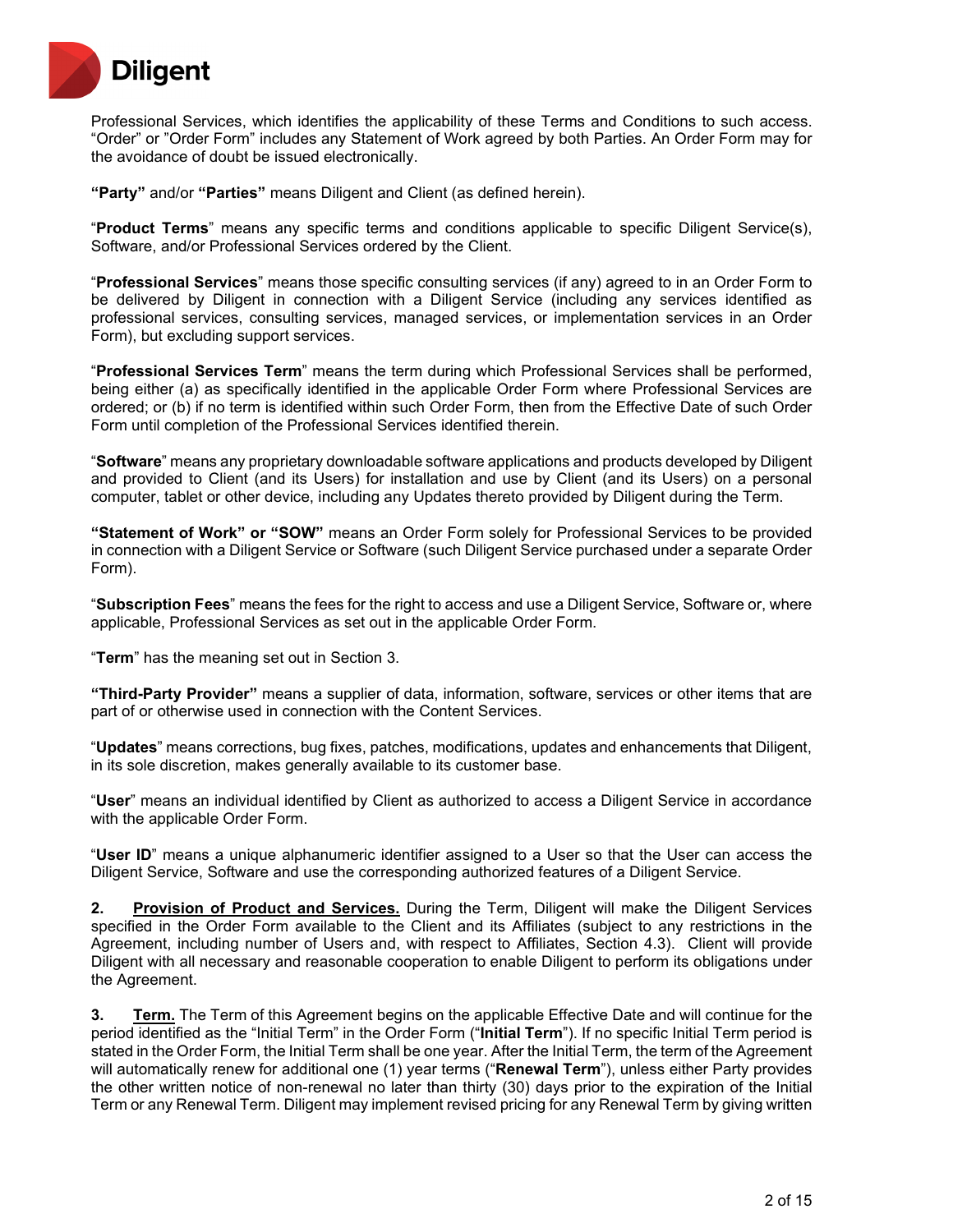

notice of the new pricing to Client at least sixty (60) days prior to the commencement of a Renewal Term and the pricing will apply to the Renewal Term unless Client provides written notice of non-renewal in accordance with this Section. Collectively each Initial Term and each Renewal Term (if any) constitute a "**Term**" in respect of the applicable Order Form.

### **4. Access Right; Restrictions.**

4.1. Access Rights. During the Term and conditioned upon Client's compliance with all the terms of the Agreement, Diligent grants to Client, a limited, non-exclusive, non-transferable, and non-sublicensable right to allow Users to, in accordance with the Agreement, access and use the applicable Diligent Services set out in the relevant Order Form solely for Client's internal business purposes. As part of the implementation of certain Diligent Services, Client may be required to identify in writing the Users, who will be assigned User IDs. For the avoidance of doubt, if applicable pursuant to the relevant Order Form, any Content Services described thereunder shall be Diligent Services and subject to the restrictions set forth herein. Certain Diligent Services and Software may be accessed and delivered electronically through a secure area of the applicable Diligent website and are deemed delivered when they are made available for access or download by Client, as applicable.

4.2. Software. During the Term and conditioned upon Client's compliance with all the terms of the Agreement, Diligent grants Client a limited, non-exclusive, non-transferable, and non-sublicensable right to install and use the applicable Software in accordance with the Documentation for such Software.

4.3. Affiliates. To the extent that Client is purchasing access on behalf of its Affiliates, Client irrevocably and unconditionally guarantees the compliance of each Client Affiliate with the Agreement and will be jointly and severally liable with each Client Affiliate for breach of the Agreement. All remedies available to Diligent, including the ability to obtain injunctive relief, will apply to such Client Affiliates, and Client will reasonably assist Diligent in enforcing Diligent's rights and remedies against such Client Affiliates. Client's Affiliates may enter into an agreement with Diligent on the same terms as Client under this Agreement by entering into an Order Form referencing the agreed terms between Client and Diligent. Any such Order Form shall be its own separate agreement between Diligent and the Client Affiliate, running on its own term, and the termination of this Agreement shall not terminate such separate agreement (or vice versa). For the avoidance of doubt, where the Client Affiliate is based outside the Client's country, a Diligent Affiliate (where applicable) may enter into such Order Form in lieu of Diligent, and pricing may be converted to a local currency where such local currency is supported by the Diligent Affiliate.

4.4. Reservation of Rights. Except for the limited rights set forth in Section 4.1 and 4.2 above, Client does not acquire any intellectual property or other rights, express or implied, in or relating to any Software or Diligent Services. Diligent reserves title, ownership, and all other rights to all Software and Diligent Services. Client and Users will not remove, obscure, or alter Diligent's copyright notices, trademarks, other proprietary rights notices, or any other content of any kind appearing in the Diligent Services, Software, or Documentation. For the avoidance of doubt, ownership of all Content Services (including any products or components contained therein) belongs to Diligent or its Third-Party Providers and nothing in this Agreement shall transfer or assign any right, title or interest in the applicable product or components of the Content Services to the Client.

4.5. Restrictions. Client must not, and represents and warrants it will not, use the Diligent Services in any manner that is not described in the Documentation or in any manner that is prohibited by the Agreement. Client is responsible for all access and use of the Diligent Services and Software by its Users and any person that gains access through Client or any of its Users or User IDs.

4.6. Restrictions on Use. Client must not and must ensure that Users do not, directly or indirectly, (i) reverse engineer, disassemble, decipher, translate, decompile, prepare derivative works of the Diligent Services or Software or otherwise attempt to access, imitate, derive or discover the source code thereof; (ii) upload any Client Data or any content, data or information that is unlawful, harmful, threatening, abusive, harassing, tortious, defamatory, vulgar, obscene, libelous, invasive of another's privacy or right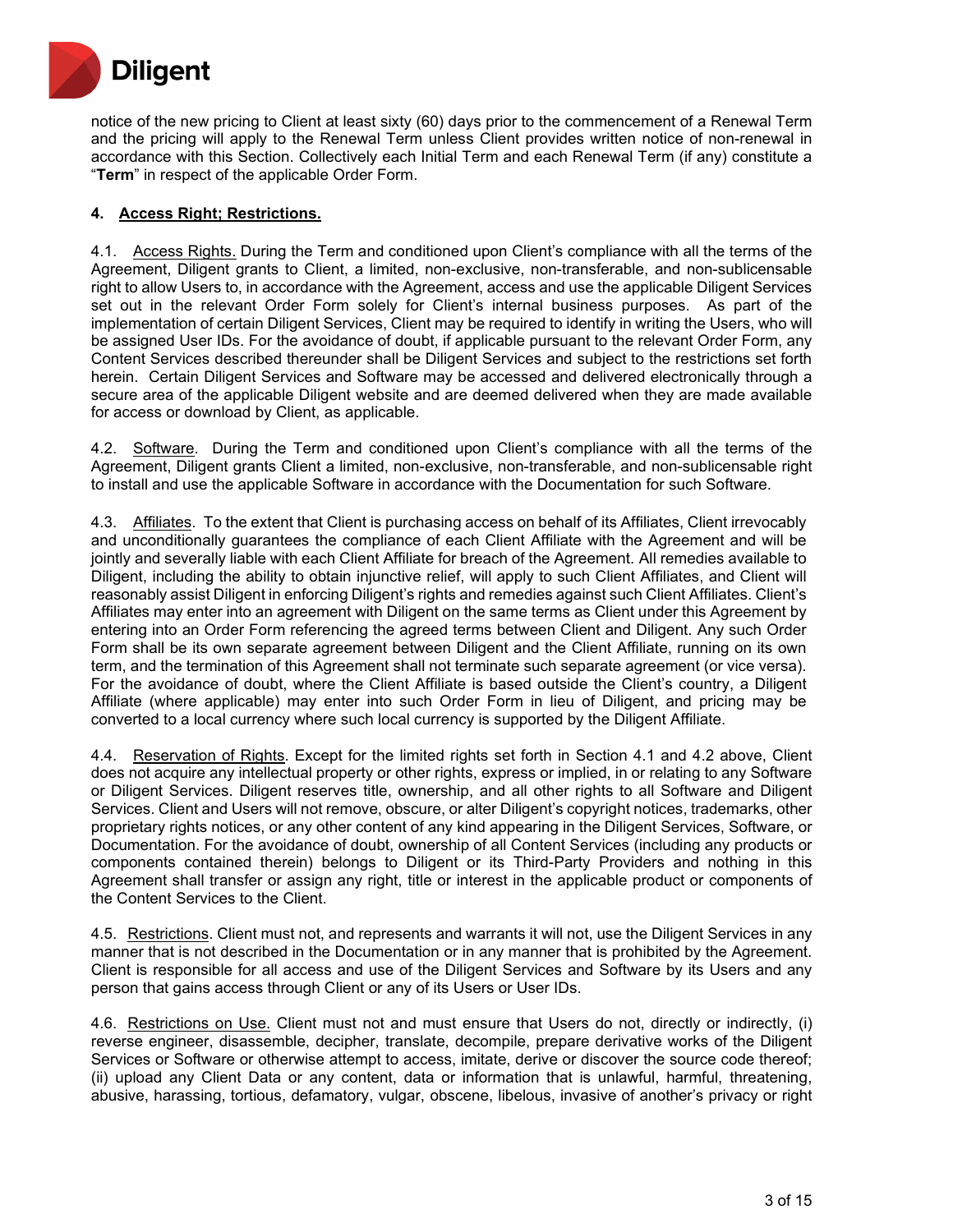

of publicity, hateful, or racially, ethnically or otherwise objectionable; (iii) infringe the intellectual property or privacy rights of any third party in connection with use of the Diligent Services, Software or Documentation (including by uploading Client Data to the Diligent Services); (iv) interfere with or disrupt Diligent's software, the Diligent systems used to host the Diligent Services, other equipment or networks connected to the Diligent Services, or disobey any requirements, procedures, policies or regulations of networks connected to the Diligent Services made known to Client; (v) license, sell, rent, lease, lend, transfer, outsource, sublicense or otherwise provide access to the Diligent Services or Software or utilize the Diligent Services for the benefit of a third party, including through a service bureau, commercial timesharing arrangement, or application service provider (ASP) arrangement; (vi) provide publicly, or make publicly available, any links, hypertext (Universal Resource Locator (URL) address) or otherwise (other than a "bookmark" from a Web browser) to the Diligent Services, or any part thereof; (vii) circumvent the User authentication or security of the Diligent Services or any host, network, or account related thereto; (viii) perform any penetration testing on or with respect to the Diligent Services, including use of any tools, code or instruction intended to fuzz, damage, destroy, alter, reveal any portion or expose vulnerability of the Diligent Services (unless specifically authorized by Diligent in writing); (ix) mirror the Diligent Services on any server; (x) make any use of the Diligent Services that Diligent reasonably believes is abusive or that violates any applicable local, state, national, international or foreign law; (xi) fail to use commercially reasonable efforts to prevent the unauthorized license, sale, transfer, lease, transmission, distribution or other disclosure of the Diligent Services; (xii) allow any non-Users to use any User IDs, code(s), password(s), or other mechanisms issued to, or selected by, Client or Users for access to the Diligent Services; (xiii) use the Diligent Service, in whole or in part, in any manner that competes with Diligent or its Affiliates, including, but not limited to, any distribution of a Diligent Service, related data or derivative works based thereon; (xiv) create a database in any form whatsoever from the Diligent Service; (xv) associate the Diligent Service or its content to another website by employing any technology, including, but not limited to, hyper linking and framing; (xvi) use automated systems, software or processes to extract or compile data from the Diligent Service ("data scraping"); or (xvii) use the Diligent Service as part of Client's intranet or other internal network.

4.7. User IDs. Rights of any User to utilize any Diligent Services cannot be shared or used by more than one individual. Client must not and will ensure that Users do not permit any other individual or entity to access (through User ID and password sharing or otherwise) the Diligent Service or Software. Client is restricted to the number of Users for which it has purchased subscriptions. Virtualization technology may not be used to circumvent the restrictions in this Agreement. Client may on a permanent basis transfer a User's access right purchased by Client to another User without incurring additional Subscription Fee charges (but subject to payment of an installation fee, if applicable), as long as the number of Users does not exceed the number of Users purchased, and the original User is no longer a User and is not permitted access to the Diligent Service. If Client exceeds, or wishes to increase, the number of Users, additional fees will apply.

4.8. Feedback. Client is not required to provide Diligent any feedback, comments or suggestions about the Diligent Service or any of Diligent's technologies, products, or services ("**Feedback**"). However, if Client provides Feedback, Client agrees that even if it is designated confidential, the Feedback is not confidential and Diligent is free to use, disclose, reproduce, license or otherwise distribute the Feedback without any obligations or restrictions of any kind, including intellectual property rights.

### **5. Client Data and Client Materials.**

5.1. Client reserves all title and ownership of the Client Data. Diligent will take reasonable security measures with respect to the storage and transmission of Client Data. Upon Client's reasonable request, Diligent will provide Client with Diligent's then-current security Documentation made generally available to customers of the relevant Diligent Service. Diligent shall promptly and without undue delay notify Client after confirming any actual or reasonably suspected information security breaches affecting the security of the Client Data.

5.2. Client hereby grants Diligent the right to use the Client Data for the purposes of providing the Diligent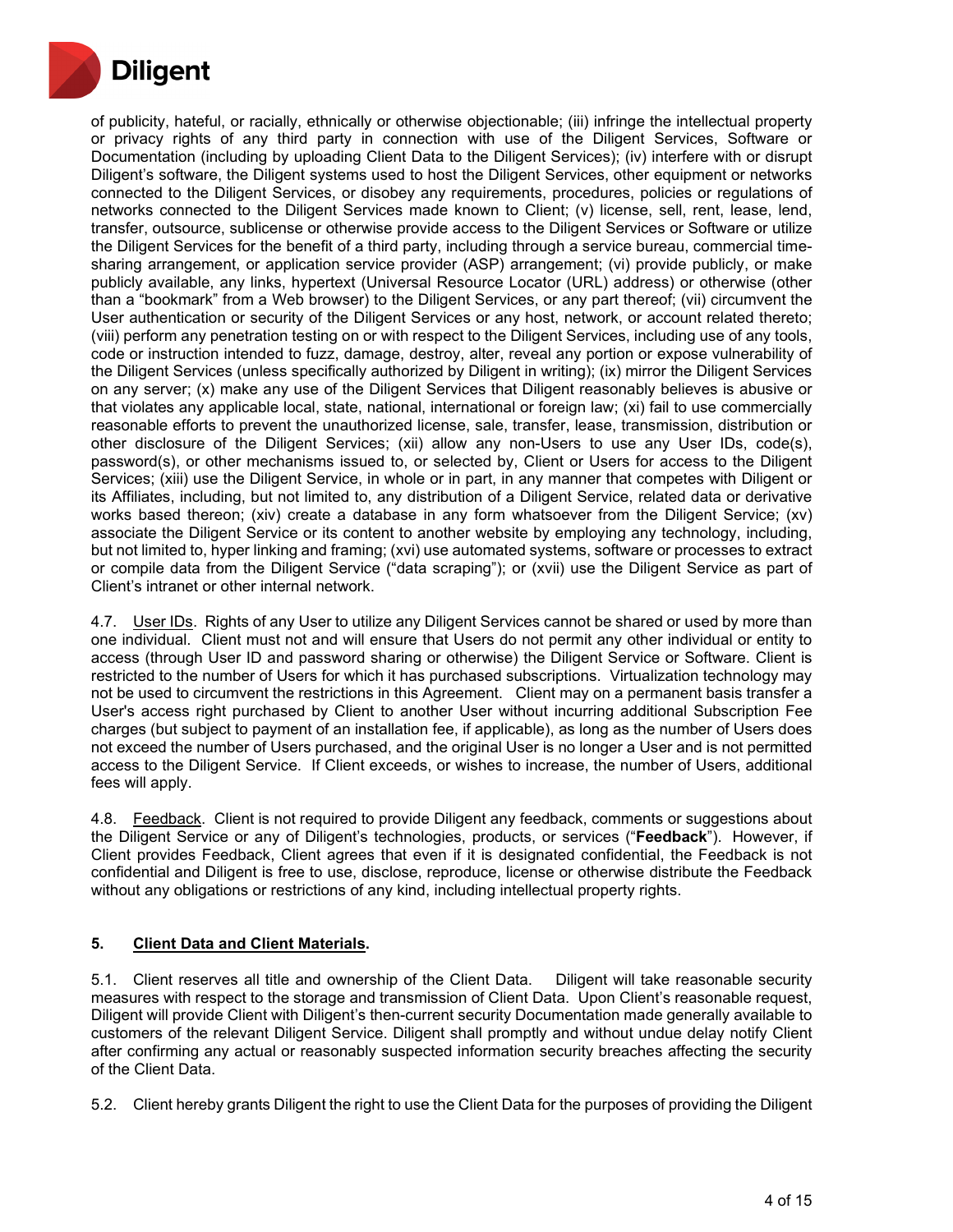

Services pursuant to the Agreement. If Client furnishes to Diligent any content, materials or other intellectual property (including graphics, logos, trademarks, etc.) other than Client Data (collectively "Client Materials") Diligent may use the Client Materials in connection with the provision of the Diligent Services and Professional Services under the Agreement. In addition to the foregoing, Diligent may (i) collect anonymized, de-identified information relating to use of the Diligent Services (including usage data) in order to improve Diligent's products and services and for other reasonable internal uses and (ii) aggregate such anonymized, de-identified information with anonymous, de-identified information of its other clients for purposes of creating and distributing case studies or industry reports as part of its products and services, provided that, in each case: (x) the information does not, and could not reasonably be used to, relate back to or identify Client; and (y) Diligent does not sell, resell or make other commercial use of such information (other than on an aggregated basis under the foregoing (ii)). Diligent may also collect data related to Client and its Users for the purpose of notifying Client and its Users of product upgrades or other necessary notifications.

5.3. Client determines what Client Data it uses in connection with the applicable Diligent Service and retains full control over the access to and use of its Client Data. Diligent will not access Client Data, except as instructed or authorized by Client, where necessary to prevent or address service or technical problems affecting Client, or as required by applicable law, regulation or court order.

5.4. Client agrees that Diligent and its affiliated companies may reference Client as a Diligent customer (including using Client's name and logo), including on Diligent's and its affiliated companies' website. Diligent will (a) comply with Client's reasonable instructions that are provided to Diligent related to such use of name and logo and (b) promptly cease such reference upon Client's request (such requests may be directed to marketing@diligent.com).

5.5. Client is responsible for providing sufficient bandwidth and network connectivity to ensure all Users can access and use the Diligent Service. The technical requirements set forth in the Documentation are subject to change upon notice. Client is responsible for ensuring its firewalls permit access to the Diligentowned URLS/IP Addresses. To ensure Client receives optimal performance, Client should use the Diligent Service on a hardware and software system that matches or exceeds the highest specifications recommended by Diligent in the Documentation. Suitable configuration of software and hardware will depend on individual circumstances. System performance may be adversely affected by unsuitable software or hardware. Client is responsible for taking reasonable security precautions, including, without limitation, determining the security configurations of its systems (e.g. password construction rules and expiration intervals). Client is responsible for setting up and ensuring the confidentiality of User accounts and passwords assigned to them for use with the Diligent Service. Client is responsible for promptly notifying Diligent after confirming any actual or reasonably suspected information security breaches affecting the security of the Diligent Service or Software, of which it becomes aware, including without limitation compromised User accounts. Client is responsible for periodically reviewing its security configurations and access rights to determine if they are appropriate for its needs. Client is responsible for defining its authorized approvers, documentation and validation requirements for changes to its use and access to the Diligent Service.

Each Party will comply, to the extent applicable, with data protection and data privacy laws in performing their obligations under this Agreement. Diligent's Data Protection Addendum is also available at https://diligent.com/data-processing-addendum, and the terms of such Data Protection Addendum as of the Effective Date are hereby incorporated into this Agreement by reference. Client may separately elect to execute such Data Protection Addendum provided that Client returns a copy of such executed Data Protection Addendum to Diligent at privacy@diligent.com.

### **6. Pricing and Payment.**

6.1. Fees. In consideration for the provision of the applicable Diligent Services and Professional Services, as applicable, Client will pay the amounts set forth in the Order Form in accordance with the terms set forth in this Section. All Subscription Fees are to be paid annually in advance. Except as specifically provided to the contrary in the Agreement, in the event of the cancellation, completion,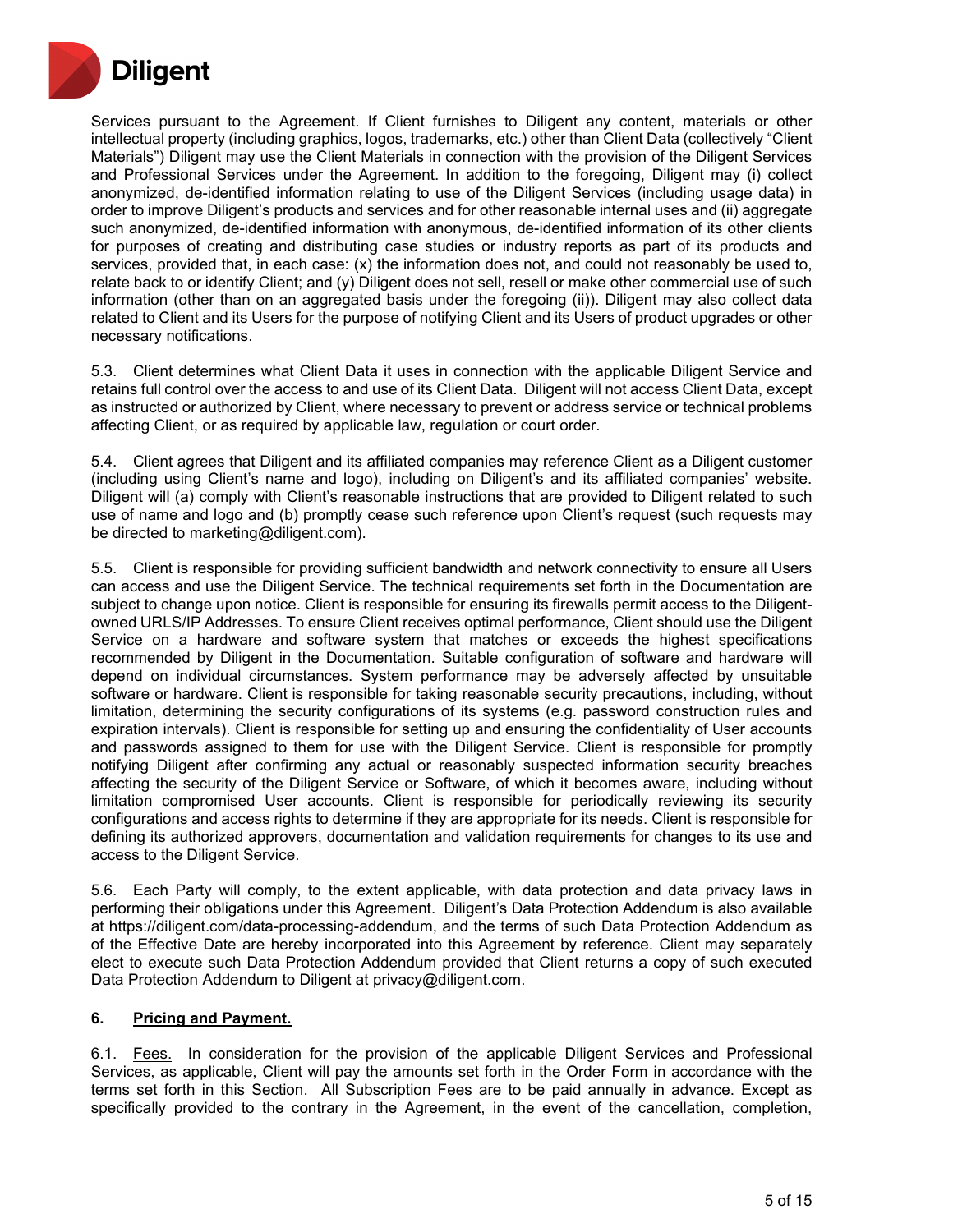

expiration or termination of the Agreement, all monies paid or due or owing to Diligent by Client shall be deemed non-refundable. Any reduction in the quantity of any purchase made in an Order Form must be agreed in writing by the Parties at least thirty (30) days in advance of the commencement of the next Renewal Term, and any such reduction shall take effect as of the commencement of the next Renewal Term. If there is no written agreement to reduce the quantity of any purchase in an Order Form by such time, the Agreement will automatically renew for the same quantity for the preceding Initial or Renewal Terms, as applicable. Diligent will issue an invoice to Client for the Initial Term's Subscription Fee for the first year and any other fees on or about the date the Order Form is executed. For each year of the Term thereafter, Diligent will invoice Client for Subscription Fees approximately thirty (30) days prior to the anniversary of the applicable Effective Date. Client will pay all invoices within thirty (30) days of the date of invoice. For any amount not paid when due, Diligent may charge a 1.5% per month finance charge or, if lower, the maximum amount allowed by law. Client will reimburse Diligent for its costs incurred (including reasonable attorney's fees) in the collection of Client's past due amounts. If any fees owing by Client are thirty (30) days or more overdue, Diligent may, without limiting its other rights and remedies, suspend access to the Diligent Services and/or Professional Services until such amounts are paid in full, provided Diligent has given Client at least ten (10) days' prior notice that its account is overdue. Client will be responsible for all reasonable, pre-approved travel, accommodation and meal expenses incurred in connection with any on-site training, services or instruction. Such expenses will be invoiced at actual cost. If Client reschedules or cancels any onsite training, instruction or Professional Services for which Diligent has incurred non-refundable out-of-pocket expenses, Client will reimburse Diligent for such nonrefundable expenses. All amounts payable to Diligent hereunder are payable in full in United States dollars (unless otherwise indicated in the Order Form) without deduction or set off, and shall be in addition to all applicable taxes, bank fees or duties, which are also Client's responsibility.

6.2. Taxes. Client is responsible for payment of all applicable value-added, sales, use, license and other transaction-based taxes (such as gross receipts or excise taxes), withholding taxes, and all applicable export and import fees, customs duties, and similar charges (other than taxes based on Diligent's net income) which are levied or imposed by reason of the transactions contemplated by this Agreement. In the event that any withholding taxes are payable under any applicable law in respect of any payment due to Diligent under this Agreement, Client shall gross up such payment such that the balance payable to the Diligent after deduction of the applicable withholding taxes shall be equivalent to the original amount due to Diligent. Provided that in the event any avoidance of double taxation treaty is applicable to such payments, Diligent and Client shall cooperate to obtain the full benefit of such treaty.

#### **7. Warranties and Disclaimers.**

7.1.Software and Services. During the Term, Diligent represents and warrants that the applicable Diligent Service and Software will materially conform to the applicable Documentation. The warranty will not apply: (i) if the applicable Diligent Service or Software is not used in accordance with this Documentation; or (ii) if the defect is caused by Client Data, Client Materials or any third party services, content, products or modification or customization to such Diligent Service or Software.

7.2. Remedy for Breach of Warranty. If notified in writing of a valid warranty claim under Section 7.1, Diligent will, at its option, (i) correct the non-conforming Diligent Service or Software so that it materially complies with the Documentation; (ii) provide a replacement with substantially equivalent functionality; or (iii) terminate the Agreement and refund a pro-rata portion of the prepaid Subscription Fee based on the number of months remaining in the Initial Term or Renewal Term as of the date that Client provided written notice of the warranty claim under Section 7.1. This Section states Diligent's entire liability and Client's sole and exclusive remedy for breach of warranty under Section 7.1.

7.3.Viruses. Diligent will take reasonable precautions to protect against any person acting by, under or through Diligent from introducing any software virus, worm, "back door," "Trojan Horse" or similar harmful code into the Software provided hereunder.

#### 7.4. Disclaimer.

A EXCEPT AS SPECIFICALLY PROVIDED IN THE AGREEMENT AND TO THE MAXIMUM EXTENT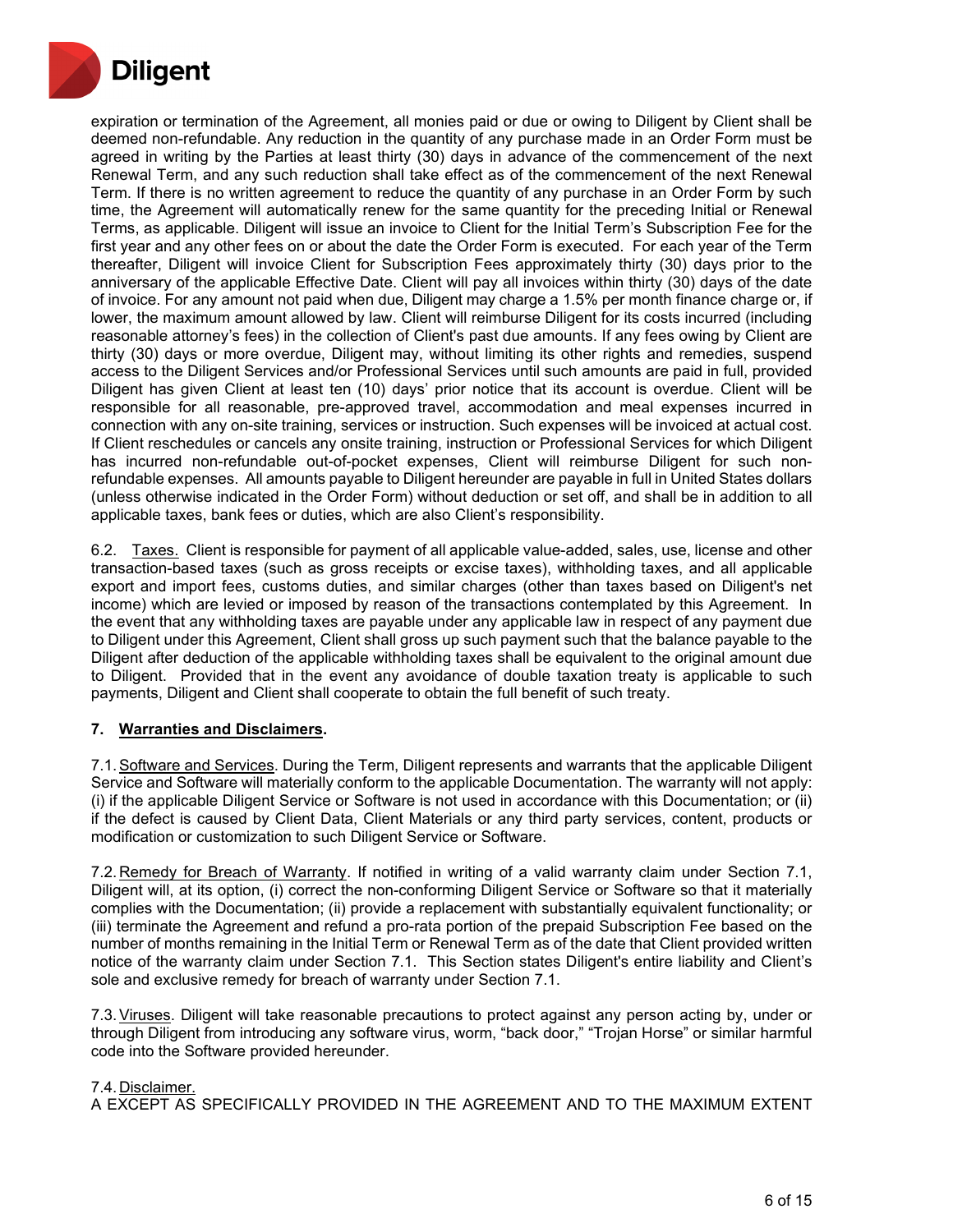

PERMITTED BY APPLICABLE LAW, DILIGENT DISCLAIMS ALL WARRANTIES, REPRESENTATIONS, CONDITIONS AND ALL OTHER TERMS WHETHER EXPRESS, IMPLIED OR STATUTORY.

B THE WARRANTIES, REPRESENTATIONS, CONDITIONS AND ALL OTHER TERMS DISCLAIMED IN SECTION 7.4(A) SHALL INCLUDE (WITHOUT LIMITATION) ANY WARRANTIES, REPRESENTATIONS, CONDITIONS AND OTHER TERMS OF QUALITY, MERCHANTABILITY, FITNESS FOR A PARTICULAR PURPOSE AND NON-INFRINGEMENT.

C DILIGENT MAKES NO WARRANTY, UNDERTAKING, REPRESENTATION, CONDITION OR OTHER AGREEMENT THAT THE DILIGENT SERVICE, PROFESSIONAL SERVICES, SOFTWARE, OR ANY INFORMATION OR DATA ACCESSED OR STORED THEREIN WILL MEET CLIENT'S REQUIREMENTS OR BE ACCURATE, COMPLETE, ERROR-FREE, RELIABLE, OR AVAILABLE.

**8. Indemnification.** Diligent will indemnify Client against any bona fide third party claim that the grant of a right to, or the access and use by, Client and its Users of the Software or any Diligent Service (or any Deliverables if applicable) in accordance with the Agreement infringes a validly existing United States trademark, copyright, patent, or other proprietary right, and pay any final judgment awarded or Diligentnegotiated settlement. Diligent's obligations under this Section are conditioned upon Client providing Diligent (i) prompt written notice of any claim; (ii) sole and exclusive control over the defense and settlement of the claim; and (iii) such cooperation as Diligent may reasonably request with respect to the defense or settlement of such claim at Diligent's expense. Diligent will defend any claim under this Section with counsel of its own choosing and settle such claim as Diligent deems appropriate, provided that this does not require an admission of guilt or liability by Client. Client may participate in such defense with counsel of its own choosing and at its own cost and expense. Client will not admit liability, take any position adverse or contrary to Diligent, or otherwise attempt to settle any claim or action for which it is seeking indemnification without the express written consent of Diligent. If, in Diligent's sole opinion, an infringement claim may have validity, then Diligent may modify the Software, Deliverables or Diligent Service to make it non-infringing, procure any necessary license, or replace the affected item with one that is reasonably equivalent in function and performance. If Diligent determines in its sole opinion that none of these alternatives are reasonably available, then Diligent may terminate the Agreement, Client will discontinue using the allegedly infringing Software, Deliverables, or Diligent Service and Diligent will issue Client a pro-rata refund of any prepaid Subscription Fee for such Software, Deliverables or Diligent Service based on the number of months remaining in the then-current Initial Term or Renewal Term. Diligent has no obligation under this Section for and Client will indemnify Diligent against, any third-party claim arising from: (i) Client Data or Diligent's compliance with Client's or its representatives' designs, specifications, instructions, or technical information; (ii) modifications to the Software, Deliverables or Diligent Service not made by Diligent; (iii) Client's use of the Software, Deliverables or Diligent Service that is non-compliant with the Documentation; (iv) use of the Software, Deliverables or Diligent Service in any manner that is not authorized or is not permitted by the Agreement; (v) Client use or combination of the Software, Deliverables or any Diligent Service with any other software, hardware, or services that are not provided by Diligent; or (vi) Client's failure to implement changes recommended by Diligent if the infringement would have been avoided by the implementation of the change. This Section states Diligent's entire liability and Client's sole and exclusive remedy for claims of infringement.

### **9. DISCLAIMER OF CERTAIN DAMAGES.**

9.1. SUBJECT TO SECTION 10.4: IN NO EVENT WILL EITHER PARTY OR ITS AFFILIATES BE LIABLE OR RESPONSIBLE TO THE OTHER PARTY FOR:

(I) ANY SPECIAL, INCIDENTAL, PUNITIVE, INDIRECT OR CONSEQUENTIAL DAMAGES; OR (II) LOSS OF PROFITS, BUSINESS, GOODWILL, ANTICIPATED SAVINGS, OR USE; PROPERTY DAMAGE; OR BUSINESS INTERRUPTION, IN EACH CASE ARISING OUT OF OR IN ANY WAY RELATED TO THE AGREEMENT, ANY DILIGENT SERVICE, PROFESSIONAL SERVICES, OR SOFTWARE (WHETHER CAUSED BY BREACH OF CONTRACT OR TORT (INCLUDING NEGLIGENCE) OR BREACH OF STATUTORY DUTY OR ARISING IN ANY OTHER WAY).

9.2. SUBJECT TO SECTION 10.4, THE FOREGOING DISCLAIMERS WILL APPLY EVEN IF: (I) A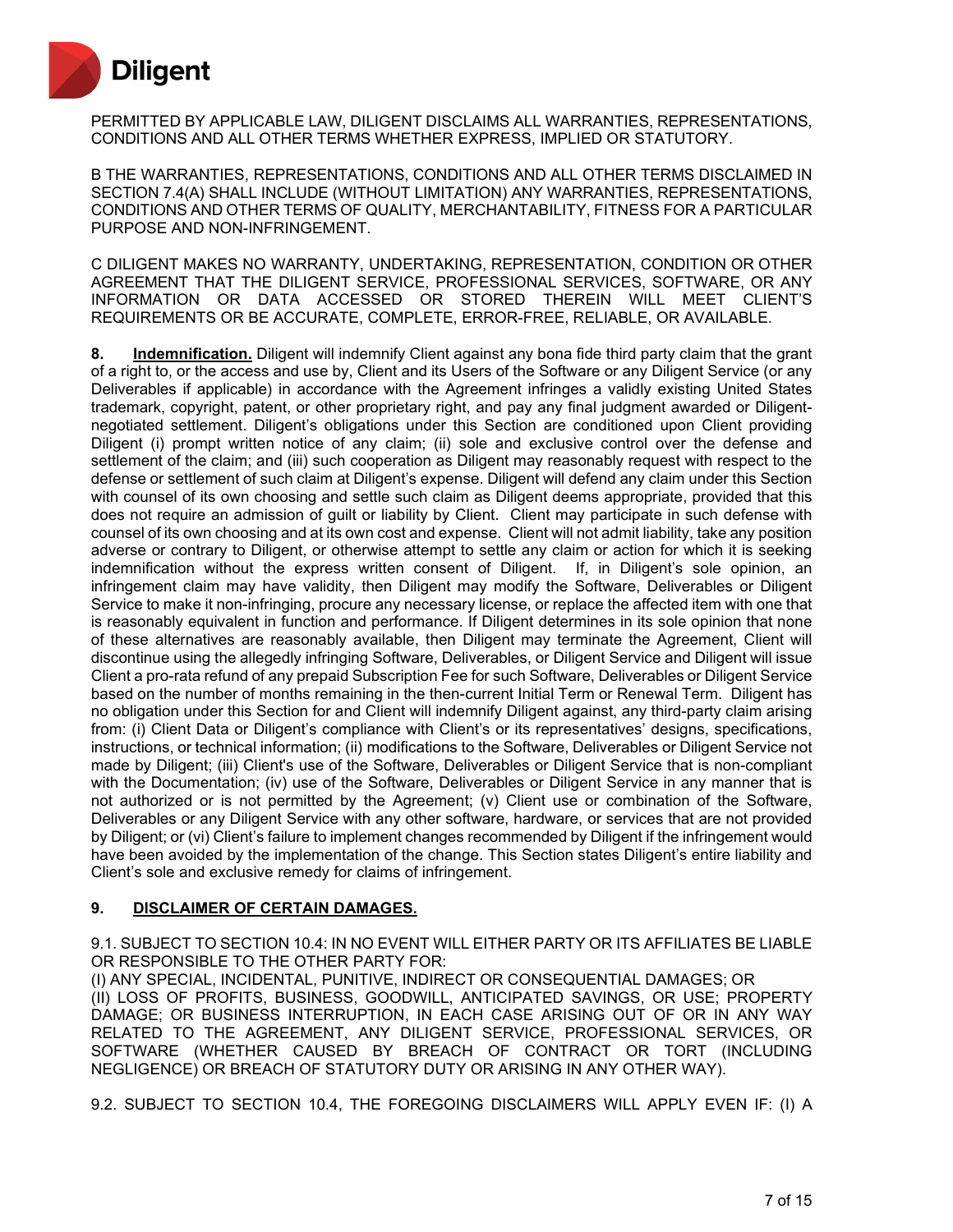

PARTY HAS BEEN ADVISED OF THE POSSIBILITY OF THE DAMAGES; (II) THE LIMITED REMEDIES SET FORTH HEREIN FAIL OF THEIR ESSENTIAL PURPOSE, AND (III) REGARDLESS OF IF THE LIABILITY IS BASED ON CONTRACT, TORT, NEGLIGENCE, STRICT LIABILITY, PRODUCT LIABILITY OR OTHERWISE.

## **10. LIMITATIONS ON LIABILITY.**

10.1. SUBJECT TO SECTION 10.4, IN NO EVENT WILL THE AGGREGATE LIABILITY OF EITHER PARTY OR ITS AFFILIATES (TO THE EXTENT NOT DISCLAIMED UNDER SECTION 9) ARISING OUT OF OR IN CONNECTION WITH THE AGREEMENT (WHETHER CAUSED BY BREACH OF CONTRACT OR TORT (INCLUDING NEGLIGENCE OR BREACH OF STATUTORY DUTY OR ARISING IN ANY OTHER WAY)) EXCEED THE TOTAL FEES PAID OR PAYABLE TO DILIGENT FROM CLIENT UNDER THE AGREEMENT DURING THE TWELVE (12) MONTH PERIOD PRIOR TO THE TIME AT WHICH THE LOSS, COST, CLAIM OR DAMAGES AROSE.

10.2. SUBJECT TO SECTION 10.4, THE EXISTENCE OF MULTIPLE CLAIMS UNDER OR RELATED TO THE AGREEMENT OR ANY ORDER FORMS INCLUDING CLAIMS BY AFFILIATES OF CLIENT, THE DILIGENT SERVICE, PROFESSIONAL SERVICES, OR SOFTWARE WILL NOT ENLARGE OR EXTEND THE LIMITATION ON MONEY DAMAGES.

10.3. WITHOUT LIMITING SECTIONS 10.1 AND 10.2 (BUT SUBJECT TO SECTION 10.4), IN NO EVENT WILL DILIGENT BE LIABLE FOR LOSS, CORRUPTION OR COMPROMISE OF THE CONFIDENTIALITY OF CLIENT DATA, UNLESS THE LOSS, CORRUPTION OR COMPROMISE IS DUE SOLELY TO DILIGENT'S BREACH OF THIS AGREEMENT, DILIGENT'S NEGLIGENCE OR DILIGENT'S INTENTIONAL MISCONDUCT.

10.4. Nothing in the Agreement excludes the liability of either Party: (a) for death or personal injury caused by that Party's negligence; (b) for fraud or fraudulent misrepresentation; (c) for fees due under the Agreement; (d) for misappropriation or infringement of the other Party's intellectual property rights; (e) for a Party's express indemnification obligations under the Agreement; or (f) for any other liabilities that cannot be excluded by law.

10.5. No right of action and other entitlements arising from or pertaining to the Diligent Services or Professional Services may be brought by Client more than one (1) year after the date on which Client has become aware of or could have become aware of such right and entitlement.

**11. Termination.** Either Party may terminate the Agreement if the other Party materially breaches such Agreement and fails to cure the breach (if the breach is curable) within thirty (30) days after receiving the non-breaching Party's written notice specifying the breach. Notwithstanding the foregoing, Diligent may terminate the Agreement immediately upon providing written notice to Client if Client breaches Section 12 (Confidentiality) or Section 4 (Access Right; Restrictions), and Client may terminate the Agreement immediately upon providing written notice to Diligent if Diligent breaches Section 12 (Confidentiality). Either Party may terminate the Agreement immediately (i) upon the institution by or against the other Party of insolvency, receivership or bankruptcy proceedings or any other proceedings for the settlement of such Party's debts; (ii) upon the other Party making an assignment for the benefit of creditors; or (iii) upon the other Party's dissolution or ceasing to do business. Upon termination of the Agreement, all rights granted to Client pursuant to the Agreement (as the case may be) will terminate, Client will immediately cease all access and use of the applicable Diligent Service(s) and Software, and pay all unpaid fees. If Client terminates this Agreement due to Diligent's breach of the Agreement, then to the extent Client has paid fees to Diligent that relate, on a pro-rated basis, to any portion of the Term that is after the date of termination, Diligent will pay to Client a pro-rated refund of such fees. If requested by Client after termination of the Agreement, Diligent will make Client Data available for the Client to export or download, as provided in the Documentation, for a period not to exceed thirty (30) days from the date of termination, which period may be extended by an additional thirty (30) days upon Client's further written request within such period. After such period (or if Client does not make such a request within ten (10) days of the date of termination), Diligent will be under no obligation to hold the Client Data and will delete all Client Data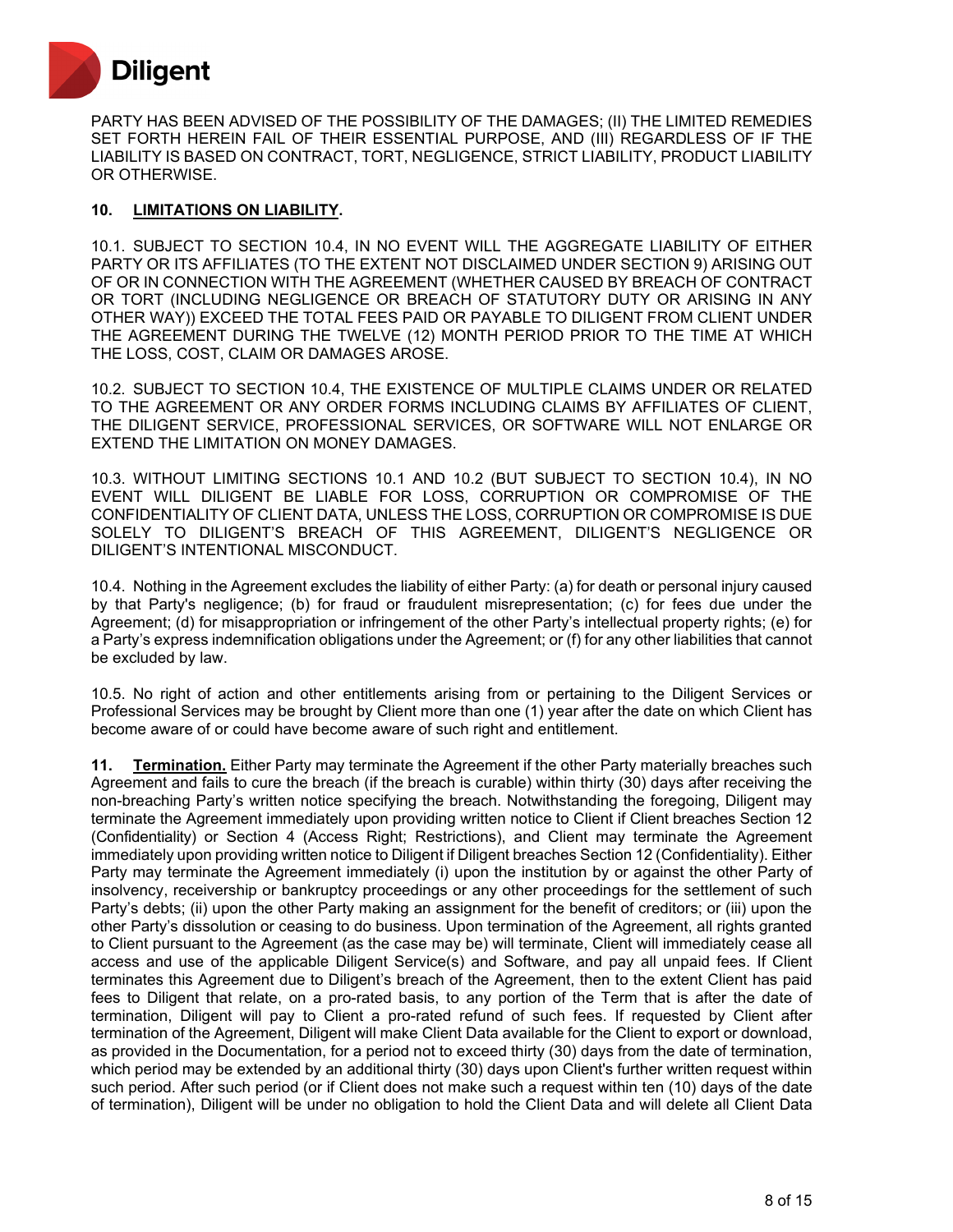

(including backups of Client Data) no later than one hundred twenty (120) days from the termination date unless Diligent has specifically agreed otherwise in writing. After deletion is complete, Diligent will provide a certificate confirmation deletion of the Client Data if so requested by Client. Sections 1, 4.4, 4.5, 5.2, 5.5, 6, 7.4, 9-12, the ownership language in 13.6 (but not the license granted to the Client), 14.4, and 15-16 will survive termination of the Agreement for any reason.

**12. Confidentiality.** Client will retain in confidence the terms and pricing of the Agreement and all other non-public information, technology, and materials (including the Diligent Service and Software) provided by or on behalf of Diligent during the Term (Diligent's "**Confidential Information**"), and Diligent shall retain in confidence the Client Data (Client's "**Confidential Information**"). Each Party will not disclose the Confidential Information of the other to any third party except for those provided under the Agreement or use it for any purpose other than to carry out the activities contemplated under the Agreement. Each Party may only disclose the other's Confidential Information to its employees or third parties who assist with the operation of the Agreement (e.g., Users, contract developers, service providers, etc.), who have a need to know in connection with the Agreement and who have agreed to obligations of confidentiality that are no less restrictive than the obligations in the Agreement. Each Party will take reasonable steps, and in no event will those steps be any less secure than the steps it uses to protect its own similar information, to ensure that the other's Confidential Information is protected. Each Party is responsible for the actions or inactions of its employees and advisors with respect to use and disclosure of the other's Confidential Information. The restrictions set forth in this paragraph will not apply to any information that: (a) was known by the receiving Party without obligation of confidentiality prior to disclosure by the disclosing Party; (b) was in or entered the public domain through no fault of the receiving Party; (c) is disclosed to the receiving Party by a third party legally entitled to make the disclosure without violation of any obligation of confidentiality; or (d) is independently developed by the receiving Party without reference to any Confidential Information. To the extent that Confidential Information is required by applicable law or regulations to be disclosed, a receiving Party may disclose such information after providing to the disclosing Party, to the extent permitted by law, prompt notification of such request for disclosure for the purpose of challenging such request. In the event that Diligent is required by law to disclose any portion of the Client Data, or is so directed by Client, Client shall pay any reasonable fees associated with complying with such disclosure. The Parties agree that any violation or threatened violation of this Section will cause irreparable injury to the disclosing Party for which money damages would be an insufficient remedy, therefore the disclosing Party will be entitled to seek injunctive relief, without the necessity of posting bond or proving actual damages, in addition to other appropriate legal remedies.

### **13. Professional Services.**

13.1. Scope of Applicability. The provisions of this Section shall apply solely to Professional Services, where such Professional Services are included in an Order Form. This Section does not limit the operation of any other Sections of the Agreement, but in the event of any direct conflict between this Section and other Sections with respect to the Professional Services, this Section shall control. Notwithstanding Section 3, for purposes of any SOW, the Term of such SOW shall be as set forth in the applicable SOW or Order Form.

13.2. Provision of Services. Subject to Section 13.5, Diligent shall use commercially reasonable efforts to perform the Professional Services in accordance with the applicable Order Form or SOW, and Diligent represents and warrants that all Professional Services shall be provided in a professional and workmanlike manner.

13.3. Remedy. If notified in writing of any claim for Diligent's breach of Section 13.2, Diligent will, at its option, (i) reperform the Professional Services so that they comply with Section 13.2; or (ii) terminate the portion of the affected Order Form attributable to such Professional Services and refund the fees attributable for such Professional Services. This Section states Diligent's entire liability and Client's sole and exclusive remedy for Diligent's breach of Section 13.2.

13.4. Suitability. Diligent shall assign employees and subcontractors with qualifications suitable for the Professional Services described in the relevant Order Form. Diligent may replace or change employees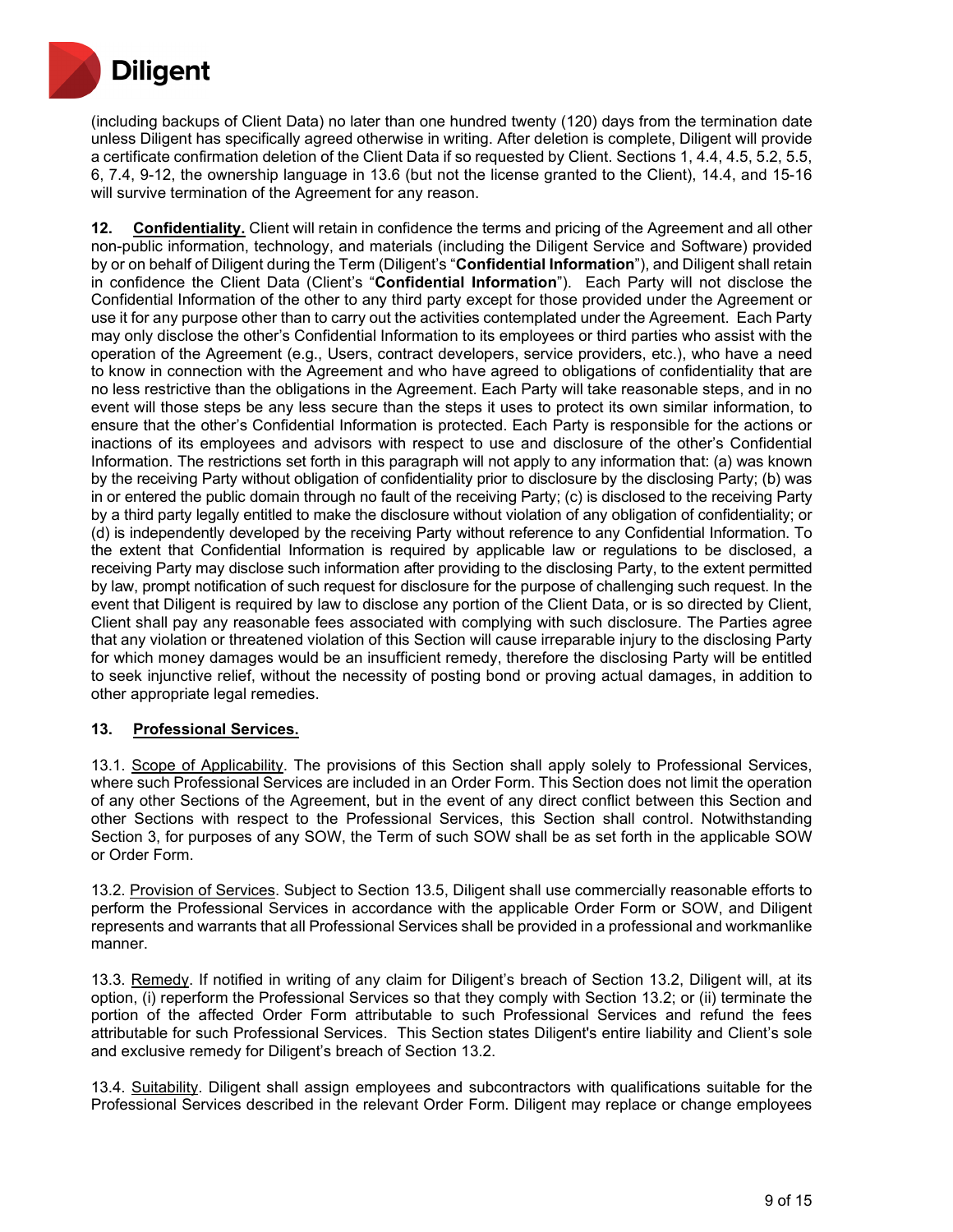

and subcontractors in its sole discretion with other suitably qualified employees or subcontractors.

13.5. Client Responsibilities. Client shall make available in a timely manner at no charge to Diligent all technical data, Client Data, computer facilities, programs, files, documentation, test data, sample output, or other information and resources of Client required by Diligent in each case for the performance of the Professional Services, as well as anything specified in the applicable Order Form. Client shall be responsible for, and assumes the risk of, any problems resulting from, the content, accuracy, completeness and consistency of all such data, materials and information supplied by Client. Client shall provide, at no charge to Diligent, reasonable cooperation as Diligent requires to perform the Professional Services.

13.6. Ownership. Ownership of all work product, developments, inventions, technology or materials related to any Professional Services (the "Deliverables") shall be solely owned by Diligent (except with respect to Client Data, which shall remain Client's sole property). Solely during the applicable Term and conditioned upon Client's compliance with all the terms of the Agreement, Diligent grants to Client a limited, nonexclusive, non-transferable, and non-sublicensable right to make use of the Deliverables.

13.7. Modifications and Change Orders. For the avoidance of doubt, modifications to the scope of any Professional Services shall become effective only when a document incorporating the relevant written change request is executed by authorized representatives of both Parties.

## **14. Content Services.**

14.1. Scope of Applicability. The provisions of this Section shall apply solely to Content Services. This Section does not limit the operation of any other Sections of the Agreement, but in the event of any direct conflict between this Section and other Sections with respect to the Content Services, this Section shall control. For the avoidance of doubt, the Content Services and any components, data, or content therein constitute a part of the Diligent Service under this Agreement.

14.2. Enhancements or Revisions to Content. Diligent reserves the right to alter or modify the Content Services and any portions or configurations thereof from time to time. Such alterations and/or modifications may include, without limitation, addition or withdrawal of features and/or data or changes in instructions and/or documentation.

14.3. Specific Restrictions. Without limiting anything else in the Agreement, Client shall not (and shall ensure that each User shall not) perform any of the following acts, except as otherwise expressly permitted by the Agreement or with the express written permission of Diligent:

(i) access the Content Service except in conjunction with the Diligent Service or remove or alter any copyright, trademark or other proprietary notice appearing on or within the Content Services;

(ii) license, sublicense, transfer, sell, resell, publish, reproduce, and/or otherwise redistribute any data within the Content Service or any components thereof in any manner, including, but not limited to, via or as part of any internet site;

(iii) provide access to the Content Service or any portion thereof to any person, firm or entity other than a User, including, but not limited to, any Affiliate not expressly identified in the Agreement;

(iv) use and access the Content Services other than as permitted under this Agreement; or

(v) copy, reproduce, modify, distribute, create derivative works of, publicly display, publicly perform, reverse engineer, decompile, or disassemble the Content Services or any portions thereof; and

(vi) PCI-DSS materials are used in accordance with the current PCI Standards Council, LLC License Agreement made available through the PCI DSS website at [www.pcisecuritystandards.org](http://www.pcisecuritystandards.org/) and also through the applicable Diligent Service prior to download of such materials.

14.4. Disclaimer. DILIGENT AND ANY THIRD-PARTY PROVIDERS MAKE NO REPRESENTATIONS, CONDITIONS OR WARRANTIES REGARDING THE COMPLETENESS, VERACITY, FITNESS FOR A PARTICULAR PURPOSE, MERCHANTABILITY OR ACCURACY OF THE CONTENT SERVICES OR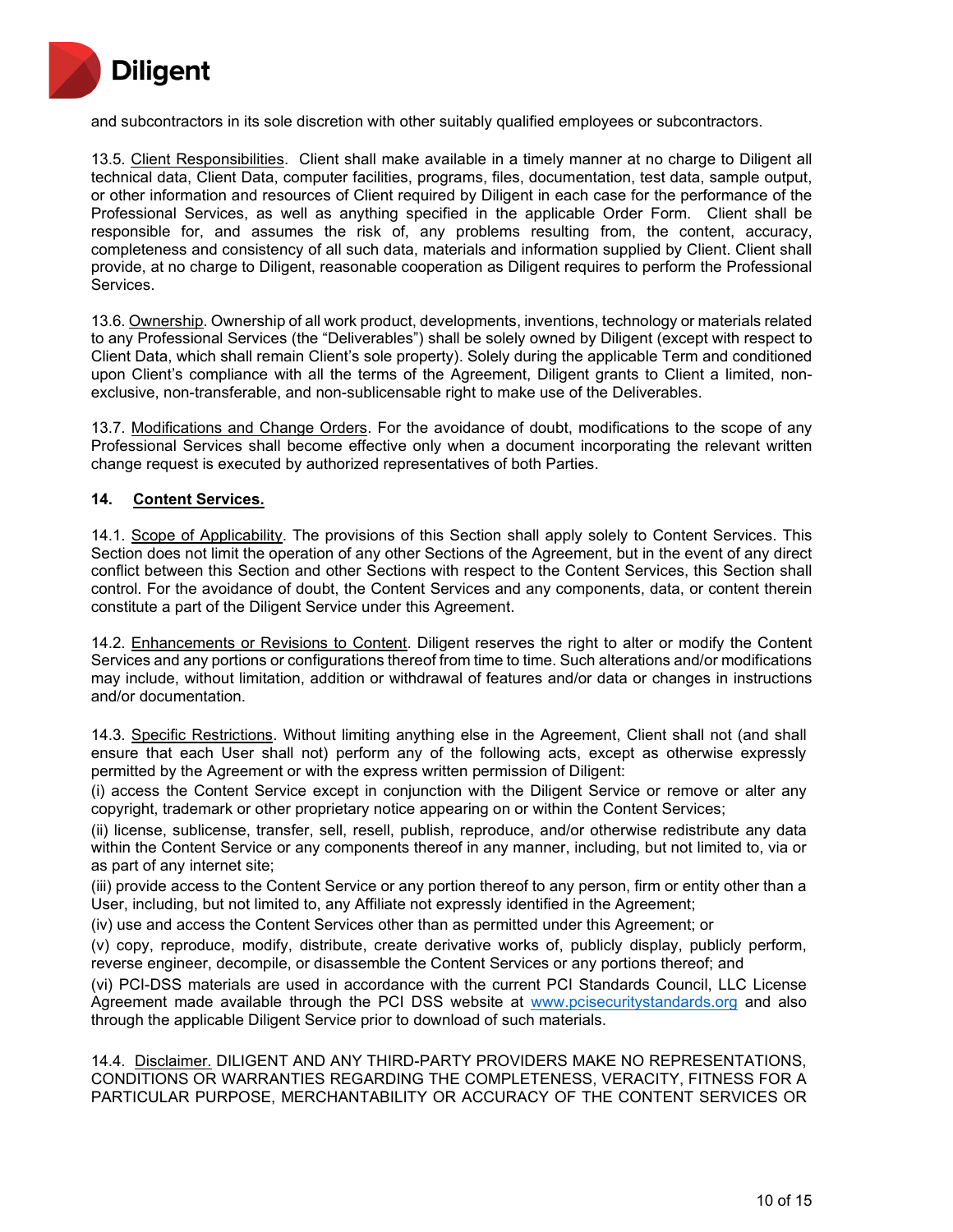

ANY COMPONENT THEREOF, OR FOR ANY DELAYS, INTERRUPTIONS OR OMISSIONS. THE CONTENT SERVICES ARE FOR EDUCATIONAL AND INFORMATIONAL PURPOSES AND DO NOT CONSTITUTE LEGAL, ACCOUNTING OR OTHER PROFESSIONAL ADVICE. CONTENT SERVICES SHOULD NOT BE DEEMED TO SET FORTH ALL APPROPRIATE PROCEDURES, TESTS OR CONTROLS OR TO SUGGEST THAT OTHER PROCEDURES, TESTS OR CONTROLS THAT ARE NOT INCLUDED MAY NOT BE APPROPRIATE. CLIENT AND ITS USERS ARE RESPONSIBLE FOR APPLYING PROFESSIONAL JUDGEMENT AND APPROPRIATE PROCEDURES, TESTS OR CONTROLS. THE CONTENT SERVICES AND ANY COMPONENTS THEREOF ARE PROVIDED ON AN "AS IS" AND "AS AVAILABLE" BASIS, AND CLIENT'S USE OF THE CONTENT SERVICES IS AT CLIENT'S OWN RISK. DILIGENT AND ANY THIRD-PARTY PROVIDERS ARE NOT LIABLE FOR THE DATA, DATA STRUCTURE, METADATA, METRICS, CHARTS, GRAPHS, LITERATURE, OR OTHER CONTENT IN ANY FORM AND ANY DERIVATIVES THEREOF, (INCLUDING, WHERE APPLICABLE, ALL UPDATES TO THE FOREGOING) IN EACH CASE INCLUDED IN THE CONTENT SERVICES OR ANY DECISION OR CONSEQUENCE BASED ON USE OF THE FOREGOING.

14.5. Indemnity Client will indemnify Diligent and any Third-Party Providers for any claim, suit, action or proceeding by a third party arising directly from (a) any negligent or more culpable act or omission, willful misconduct or fraud of Client in connection with its use of the Content Services; (b) the infringement or misappropriation of any trademark, copyright, patent, or other proprietary rights of a third party by Client; (c) any failure by Client to materially comply with any applicable law in connection with its use of the Content Services; or (d) Client's failure to comply with any of the terms of this Agreement in connection with its use of the Content Services.

#### **15. Freemium Services.**

From time to time, Diligent may make Freemium Services available to Client at no charge. **Client may choose to try such Freemium Services in Client's sole discretion.** Unless otherwise determined by Diligent, no Order Form is specifically required to enable Client's use of Freemium Services. Certain Freemium Services are intended for evaluation purposes and not for production use. Freemium Services are not supported and may be subject to supplemental terms in addition to those set out in this Agreement, which will be presented to Client. Freemium Services are not considered part of the "Diligent Service", "Software" "Professional Services", or similar terms under this Agreement; however, all restrictions and Client commitments under this Agreement shall apply to Client's use of Freemium Services (including for the avoidance of doubt Section 4 (Access Right; Restrictions)). Unless otherwise stated, Freemium Services are available for Client's use during the Term, except that any Freemium Services that are made available on a trial basis will expire upon the earlier of one year from the trial start date or the date that a version of the Freemium Services becomes generally available without the applicable Freemium Services designation. Diligent may discontinue Freemium Services at any time in Diligent's sole discretion and may never make Freemium Services generally available. Diligent will have no liability for any harm or damage arising out of or in connection with a Freemium Service. FREEMIUM SERVICES ARE PROVIDED "AS IS" AND AS AVAILABLE, EXCLUSIVE OF ANY WARRANTY, REPRESENTATION, GUARANTEE, CONDITION OR TERM OF ANY KIND, WHETHER EXPRESS, IMPLIED OR IMPOSED BY LAW. DILIGENT SHALL HAVE NO INDEMNIFICATION OBLIGATIONS NOR LIABILITY OF ANY TYPE WITH RESPECT TO THE FREEMIUM SERVICES. IN THE EVENT SUCH EXCLUSION OF LIABILITY IS NOT ENFORCEABLE UNDER APPLICABLE LAW, DILIGENT'S LIABILITY WITH RESPECT TO FREEMIUM SERVICES SHALL NOT EXCEED THE GREATER OF (A) \$500.00 OR (B) THE MINIMUM ENFORCEABLE UNDER APPLICABLE LAW.

### **16. Miscellaneous.**

16.1. Conflict. If there is an inconsistency between any of the provisions in the Terms and Conditions, the Product Terms and any Order Form, the order of precedence shall be the Order Form, the Product Terms, then the Terms and Conditions (with the first mentioned document prevailing over each subsequently mentioned document in this Section).

16.2. Variation. No amendment or variation of the Agreement (including any Order Form) will be effective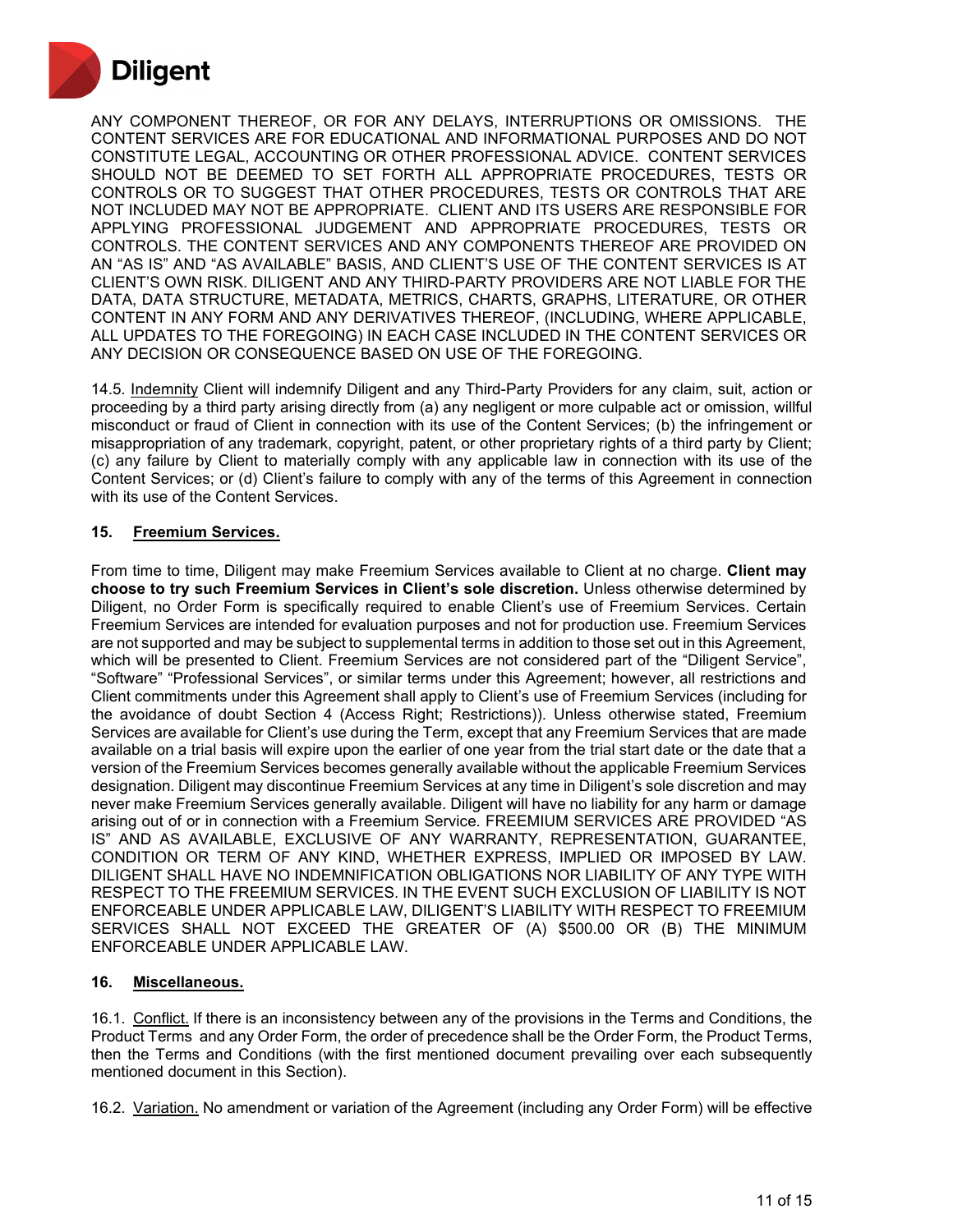

unless it is in writing and signed by each Party.

16.3. Waiver. All waivers under the Agreement must be in writing to be effective. No waiver by a Party of any default or breach will be deemed a waiver of any subsequent default or breach. No failure or delay by a Party to exercise any right or remedy provided under the Agreement will operate as a waiver or prevent the exercise of any such right or remedy of such Party, or the enforcement of any obligation of the other Party, under the Agreement. No single or partial exercise of such right or remedy shall prevent or restrict the further exercise of that or any other right or remedy.

16.4. Severance. If any provision (or part of a provision) of the Agreement is found to be invalid or unenforceable by any court of competent jurisdiction, the provision will be enforced to the fullest extent permissible to effect the Parties' intent, and the invalidity or unenforceability will not operate to invalidate the remaining provisions of the Agreement. If any invalid, unenforceable or illegal provision would be valid, enforceable or legal if some part of it were deleted, the provision shall apply with whatever modification is necessary to give effect to the commercial intention of the Parties.

16.5. Interpretation of Agreement. The Agreement will be interpreted according to the plain meaning of its terms without any presumption that it should be construed in favor of or against either Party.

Any list of examples following "including" or "e.g.," is illustrative and not exhaustive, unless qualified by terms like "only" or "solely." Unless stated otherwise, all references to sections, parties, terms, Exhibits, Order Forms and similar references are to the sections of, Parties to, terms of, Exhibits and Order Forms to the Agreement. All captions and headings are intended solely for the Parties' convenience, and none will affect the meaning of any provision. The words "herein," "hereof," and words of similar meaning refer to the Agreement as a whole, including its Exhibits. All references to "days" refer to calendar days, unless otherwise expressly set forth in the Agreement.

16.6. Governing Law and Dispute Resolution. The interpretation of this Agreement and all matters related to this Agreement will be construed in accordance with the laws of the State of Delaware without reference to the choice-of-law provisions of Delaware law. The Parties further agree that the Uniform Computer Information Transactions Act (UCITA) (as adopted or as may be adopted in the State of Delaware or any other jurisdiction) and the United Nations Convention on Contracts for the International Sale of Goods do not apply to this Agreement. In any legal action relating to this Agreement, Client agrees to the exercise of jurisdiction over it by a state or federal court in Delaware. Client agrees that, if it brings any such action, it shall do so in state court in Delaware, or in federal court in Delaware

16.7. Bench Trial. The Parties agree to waive, to the maximum extent permitted by law, any right to a jury trial with regard to any dispute arising out of this Agreement.

16.8. Notices. Any notices required or permitted to be given hereunder by either Party to the other will be given in writing (i) by personal delivery, (ii) by bonded courier or a nationally-recognized overnight delivery company, (iii) by prepaid first class, registered or certified mail, postage prepaid, in each case addressed to the other Party at the address set forth in the Order Form (or to such other address as the other Party may request in writing by notice given pursuant to this Section) or (iv) by email. Notices will be deemed received: (a) if personally delivered, the same day; (b) if sent by courier or overnight delivery company, on the second working day after the day it was sent; (c) if sent by mail, five (5) working days following posting; or (d) if sent by email, the date of delivery.

16.9. Entire Agreement. The Agreement contains the entire understanding and agreement between Diligent and Client with respect to the subject matter of the Agreement, and supersedes all other prior and contemporaneous proposals, representations, agreements, understandings, and commitments between Diligent and Client with respect to the subject matter of the Agreement.

The Agreement supersedes any conflicting terms in Client's purchase order or other ordering document. Any terms of trade stated or referenced in Client's purchase order, or any other terms to which Diligent has not specifically agreed in a writing signed by an authorized representative of Diligent, are not binding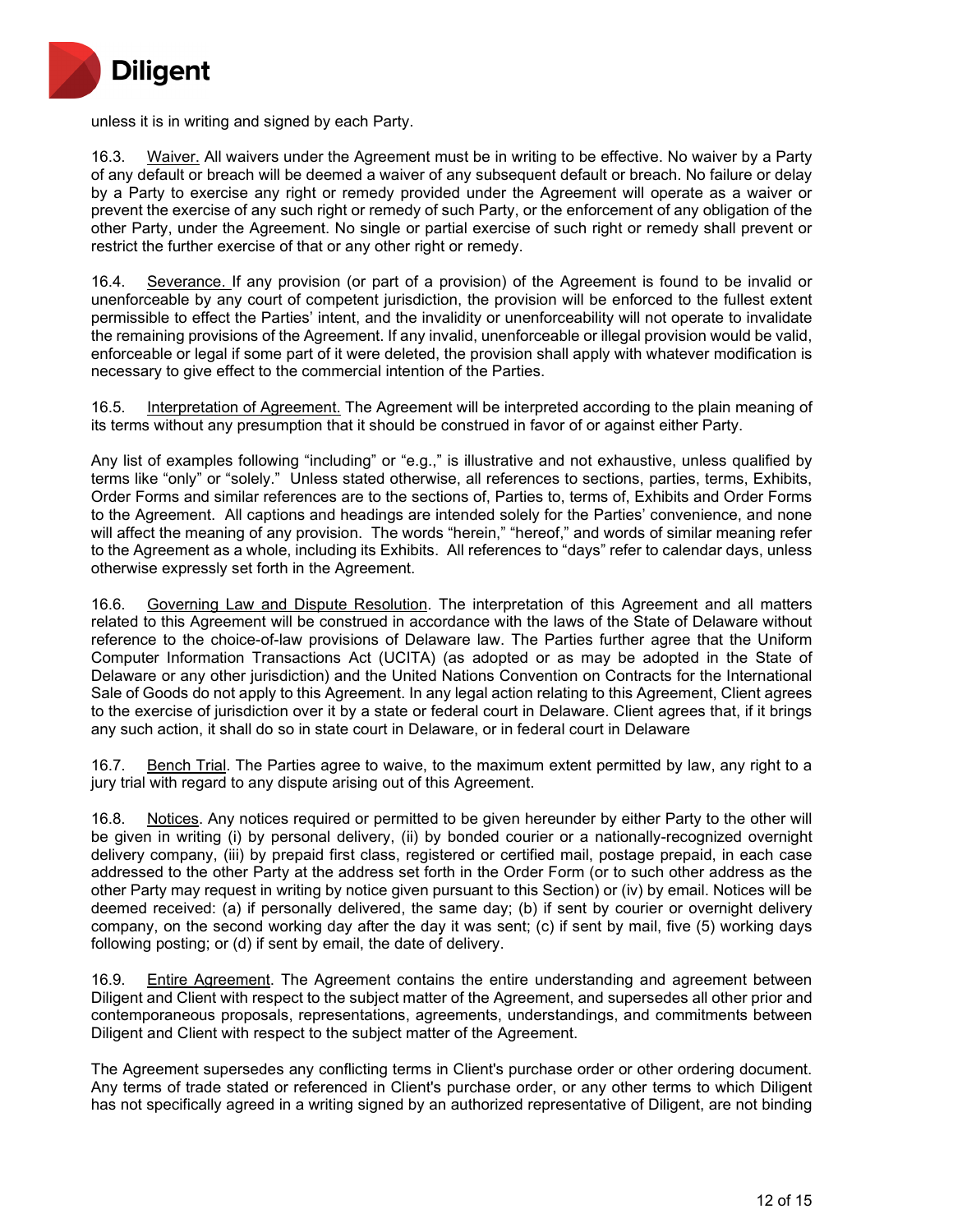

on Diligent.

Each of the Parties acknowledges and agrees that in entering into the Agreement, it does not rely on any undertaking, promise, assurance, statement, representation, warranty or understanding (whether in writing or not) of any person (whether a Party to the Agreement or not) relating to the subject matter of the Agreement, other than as expressly set out in the Agreement.

16.10. No Offer of Securities. Neither Diligent nor its Third-Party Providers are investment advisors and nothing contained in the Content Services will be construed as to make a representation or warranty, express or implied, regarding the accuracy or completeness of the data and information contained in the applicable product or the advisability to buy, sell, subscribe for, exchange or redeem a particular investment. The service provided under this Agreement and all content provided in conjunction with them are for informational purposes only and do not constitute, and should not be construed as a solicitation or offering of any investment or other transaction, an identification or offering of any securities for purchase, a recommendation to acquire or dispose of any investment, or the provision of any financial, tax, legal or other advice of any nature whatsoever. Client understands and agrees that any decisions it makes on the basis of any information provided under this Agreement are made solely at its own risk and Diligent and the Third-Party Providers have no responsibility or liability arising from such decisions. Diligent and/or the Third-Party Providers do not (i) serve as an agent for Client, Users, or any other person, (ii) market securities to investors, (iii) participate in negotiations between a Client, Users or any investor, (iv) handle any monies or securities in transactions between investors and Client or Users (or other third parties), or (v) assist Client, Users, or investors with the completion of any transactions between them (such as transaction documentation or paid referrals).

16.11. Links to Third-Party Sites. Diligent Services and/or Software may contain links to, or allow Client or its Users to connect and use, certain third-party products, services, or software ("Third-Party Services", and each, a "Third-Party Service") in conjunction with Client's use of the Diligent Service. To take advantage of these features, Users may be required to sign up or log into such Third-Party Service or their respective websites or applications. Client acknowledges that any use of such Third-Party Service is governed solely by the terms and conditions and privacy policy of such Third-Party Service, and that Diligent does not endorse, is not liable for, and makes no representations as to any Third-Party Service, its content, or the manner in which such Third-Party Service uses, stores or processes any data. Certain features of certain Diligent Services and/or Software may depend on the availability of these Third-Party Services and the features and functionality they make available. Diligent does not control Third-Party Service features and functionality, which may change without notice to Diligent or Client. If any Third-Party Service stops providing access to some or all of the features or functionality currently or historically available to Diligent, or stops providing access to such features and functionality on reasonable terms, as determined by Diligent in its sole discretion, Diligent may stop providing access to certain features and functionality of the Diligent Services and/or Software. Diligent will not be liable to Client for any refunds or any damage or loss arising from or in connection with any such change made by a Third-Party Service or any resulting change to the Diligent Service and/or Software. Client and its User irrevocably waive any claims against Diligent with respect to any Third-Party Services.

16.12. Force Majeure. Neither Party will be responsible for failure of performance, other than for an obligation to pay money, due to causes beyond its control, including: acts of God or nature; labor disputes; sovereign acts of any federal, state or foreign governments; network and/or computer failure or shortage of supplied materials ("**Force Majeure Event**"); provided that the affected Party makes a reasonable attempt to remove the impact of the Force Majeure Event as soon as reasonably possible. Either Party will have the right to terminate the Agreement upon written notice if a Force Majeure Event continues to impact performance of the other Party for more than thirty (30) consecutive days.

16.13. Export. Neither Party shall export, directly or indirectly, any technical data acquired from the other Party under this Agreement (or any products, including software, incorporating any such data) to any country or person in breach of any applicable laws or regulations regulating export ("*Export Control Laws*"). Client shall ensure that its Users do not access any Diligent Service (or use the Software or any Deliverables) in breach of Export Control Laws.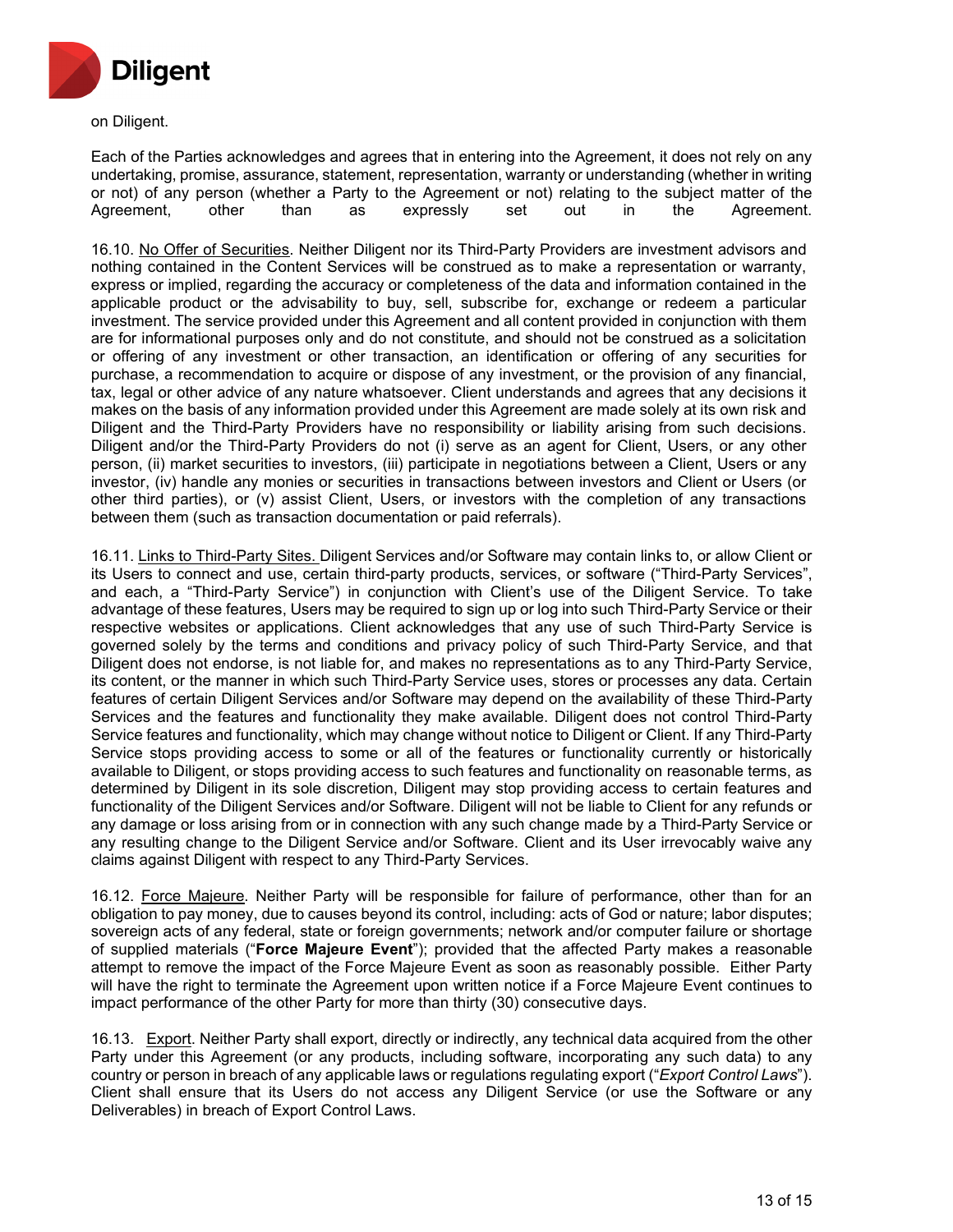

16.14. Anti-Bribery. Each Party shall comply with all applicable anti-bribery legislation in connection with the operation of this Agreement. Each Party agrees that it has not received or been offered any illegal bribe, kickback payment, gift, or thing of value from any of the other Party's employees or agents in connection with this Agreement. Reasonable gifts and entertainment provided in the ordinary course of business do not violate the above restriction. If a Party learns of any breach of this Section related to this Agreement, it will use reasonable efforts to promptly notify the other Party's legal department.

16.15. US Federal Government. The Diligent Services and Software, including related software and technology, are "Commercial Items" as that term is defined in FAR 2.101. Government technical data and software rights related to the Diligent Services and Software include only those rights customarily provided to the commercial marketplace as specified in this Agreement. This customary commercial license is provided in accordance with FAR § 12.211 (Technical Data) and FAR § 12.212 (Software) and, for Department of Defense transactions, DFAR 252.227- 7015 (Technical Data – Commercial Items) and DFAR 227.7202-3 (Rights in Commercial Computer Software or Computer Software Documentation). If a government agency has a need for rights not granted under this Agreement, it must negotiate with Diligent to determine if there are acceptable terms for granting those rights, and a mutually acceptable written addendum specifically granting those rights must be included in any applicable agreement.

16.16. No Assignment or Delegation. Client may not (i) assign the Agreement or rights to the Diligent Service, Professional Services or Software, in whole or in part, or (ii) delegate its duties, or have another assume its responsibilities or liabilities, under the Agreement, to any third party without the prior written consent of Diligent. Notwithstanding the foregoing, Client may assign its rights and obligations under this Agreement to an Affiliate or in connection with a merger, acquisition, corporate reorganization or sale of all or substantially all of its assets with notice to Diligent. Any attempted assignment in contravention of this provision will be null and void. The Agreement will be binding on all permitted assignees and successors in interest. Diligent may freely assign or subcontract its rights or obligations under this Agreement.

16.17. Independent Contractor. Diligent is an independent contractor. Nothing in the Agreement will be construed to create a partnership, joint venture, or agency relationship between the Parties and neither Party will have the power to act in the name or on behalf of, or otherwise bind the other in any way (including, but not limited to, the making of any representation or warranty, the assumption of any obligation or liability and the exercise of any right or power).

16.18. Third-party Beneficiaries. Diligent's Third-Party Providers are third-party beneficiaries under this Agreement and may enforce the terms and conditions of this Agreement against Client as it relates to such Third-Party Provider, but such Third-Party Providers will not be liable to Client for any direct or indirect damages with respect to the Content Services or any matters arising under this Agreement with respect to the Content Services. Other than as expressly set out in this Section 16.18, this Agreement does not and is not intended to confer rights on anyone other than the two parties to the Agreement.

16.19. Rights and Remedies. Except as expressly provided in the Agreement, the rights and remedies provided under the Agreement are in addition to, and not exclusive of, any rights or remedies provided by law.

16.20. Counterparts. The Agreement may be executed in any number of counterparts, each of which will be deemed an original and all of which taken together will constitute one signed agreement between the Parties. Signatures may be transmitted by facsimile or electronic mail in PDF or other similar format and will be deemed original. The signatories to the Agreement hereby represent and warrant that they have all necessary authority to enter into and bind their respective Party to the Agreement.

16.21. English Language Controls. The original and controlling version of this Agreement shall be the version using the English Language. All translations of this Agreement into other languages shall be for the convenience of the Parties only and shall not control the meaning or application of this Agreement. All notices and other communications required or permitted by this Agreement must be in English, and the